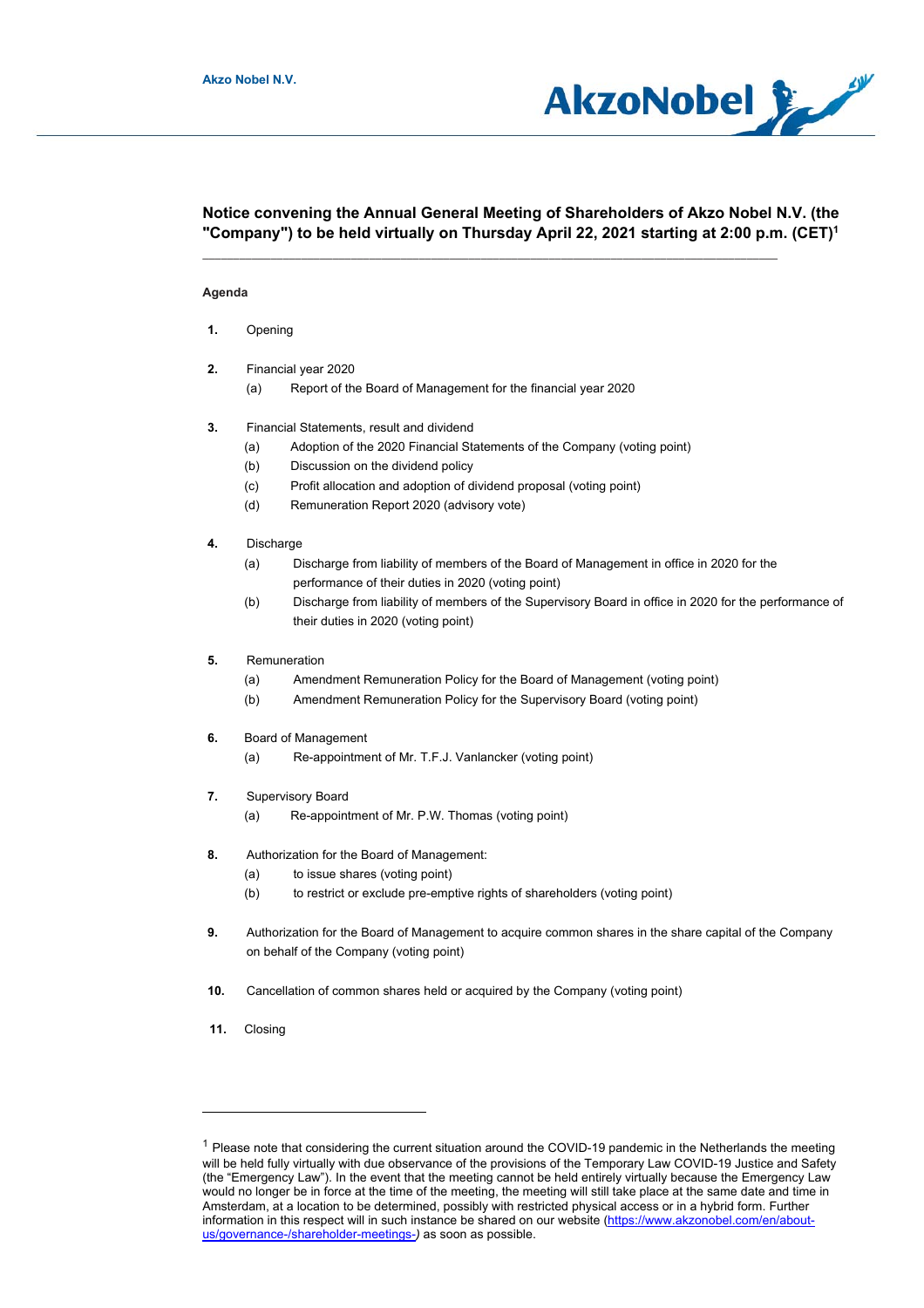

#### **Documentation**

The agenda with notes, the AkzoNobel Report 2020, the Remuneration Report 2020, the short resumes of Mr. T.F.J. Vanlancker (as well as the main elements of his contract) and Mr. P.W. Thomas, the proposed revised Remuneration Policy for the Board of Management, the proposed revised Remuneration Policy for the Supervisory Board, the Hybrid Meeting Terms and the Hybrid Meeting Manual & FAQ can be found on our corporate website www.akzonobel.com/en/about-us/governance-/shareholder-meetings-. Copies of the meeting documents are available to shareholders, electronically, via ABN AMRO Bank N.V. ("**ABN AMRO**"), e-mail address: ava@nl.abnamro.com. These documents are also available for review by shareholders at the Company's offices, Christian Neefestraat 2, 1077 WW Amsterdam, the Netherlands.

#### **Record Date**

Persons entitled to participate in and vote at the Annual General Meeting of Shareholders of **Thursday, April 22, 2021**, shall be those persons who, after all changes have been processed, have these rights on **Thursday, March 25, 2021** – **"the Record Date" – at 6:00 p.m. (CET)** and are registered as such in one of the registers designated by the Board of Management, provided that those persons have registered for the meeting in accordance with the provisions set forth below.

#### **Registration**

Shareholders who wish to attend this Annual General Meeting of Shareholders virtually or by proxy, are required to notify ABN AMRO through their bank or stockbroker. Notification can take place as of **Friday, March 26, 2021**, **until 6:00 p.m. (CET) on Monday April 19, 2021**. Shareholders (or their authorized representatives) can also register themselves via www.abnamro.com/evoting. For this purpose the intermediary that has registered the shares shall, no later than **1:00 p.m. (CET) on Tuesday April 20, 2021**, issue a statement to ABN AMRO via www.abnamro.com/intermediary that the shares which have been applied for registration were registered in the name of the holder thereof on the Record Date. In addition, the intermediaries are requested to include the full address details as well as the valid email address, securities account and mobile phone number of the relevant holders in order to provide virtual access. The receipt (of registration) will be provided to the shareholders by ABN AMRO and contains log-in details for the shareholders who wish to attend the meeting virtually via the online platform referred to below.

#### **Virtual attendance and voting**

Shareholders can attend the meeting via the online platform of www.abnamro.com/evoting and vote at the meeting on all shareholders resolutions via the internet by using their smartphone, tablet, laptop or PC during the meeting, unless the shareholder's intermediary does not support online voting. Shareholders will receive a confirmation of registration by email which will contain a link to login via a two-state verification process (by SMS verification) to the Company's online voting platform via www.abnamro.com/evoting.

Shareholders who wish to attend the meeting virtually, must log into the online platform via www.abnamro.com/evoting and complete the admission procedure for the meeting before the meeting starts (**2:00 p.m. (CET)**). Shareholders who have not logged on before the start of the Annual General Meeting of Shareholders via the online platform cannot vote and can only follow the meeting via the webcast.

The Company's Hybrid Meeting Terms apply to shareholders who participate in the meeting via the online platform. It should be noted that the provisions that enable any form of physical attendance do not apply in case of a fully virtual meeting. The Company's Hybrid Meeting Terms as well as an overview of the minimum requirements to the devices and systems can be found at www.akzonobel.com/en/about-us/governance-/shareholder-meetings-. The meeting will be held in English.

## **Voting instructions**

A shareholder can choose to give a voting instruction to Mr. R.W. Clumpkens, civil law notary in Amsterdam, the Netherlands, or in his absence the substitute designated by him, to vote on behalf of the shareholder at the meeting. Electronic voting instructions can be given via www.abnamro.com/evoting and need to be received **by 6:00 p.m. (CET) on Monday April 19, 2021**.